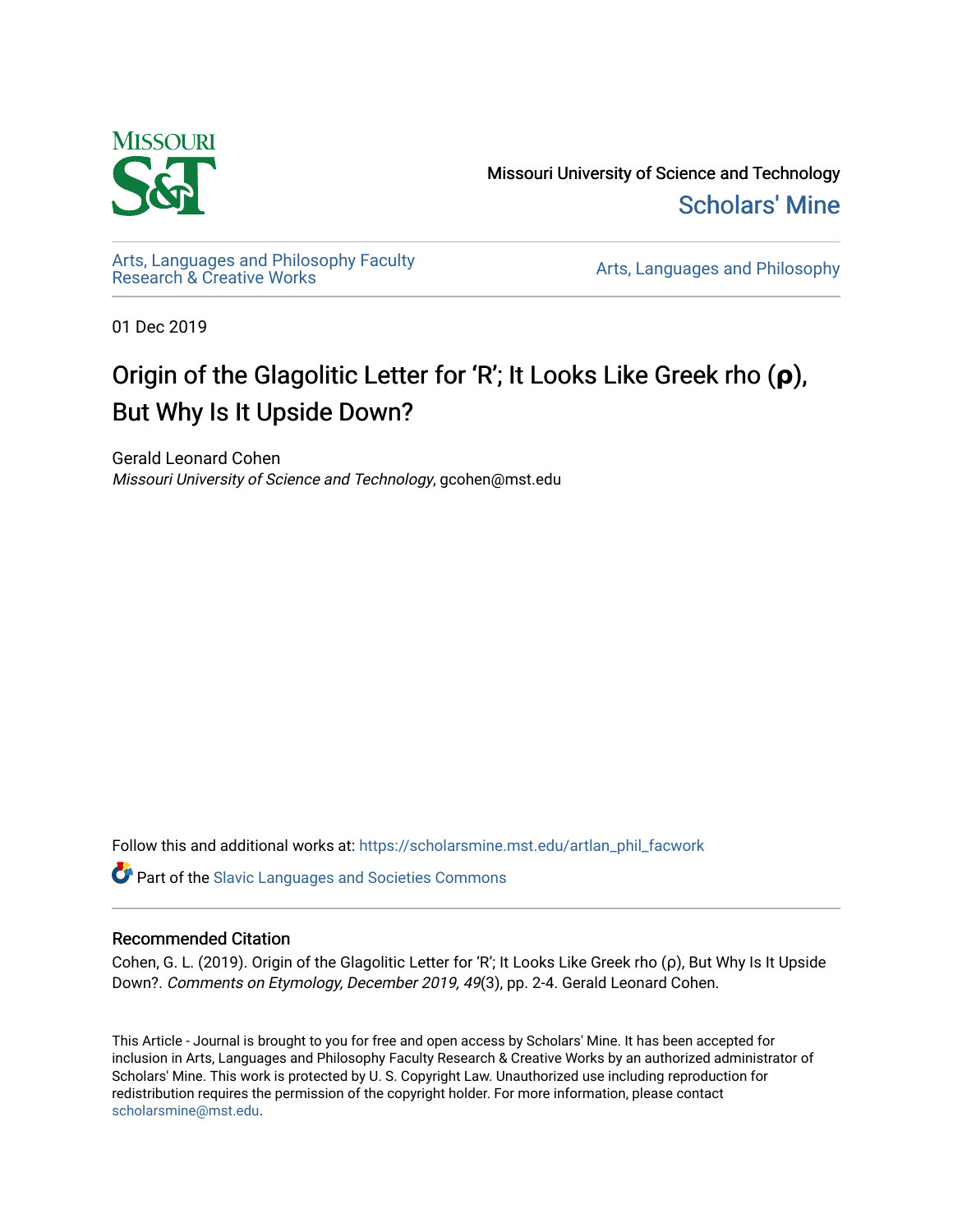#### COMMENTS ON ETYMOLOGY

December 2019 Vol. 49, no. 3

edited by Gerald Cohen Department of Arts, Languages, & Philosophy Missouri University of Science & Technology Rolla, MO 65409 Appears monthly, October  $-May$ ; cost: \$16 per year Libraries, institutions: \$20 per year

#### **CONTENTS**

1. GERALD COHEN: Origin of the Glagolitic letter for 'R'; it looks like Greek *rho* (p), but why is it upside down?......................2

> [The other items in the table of contents do not pertain to Slavic and are here removed.]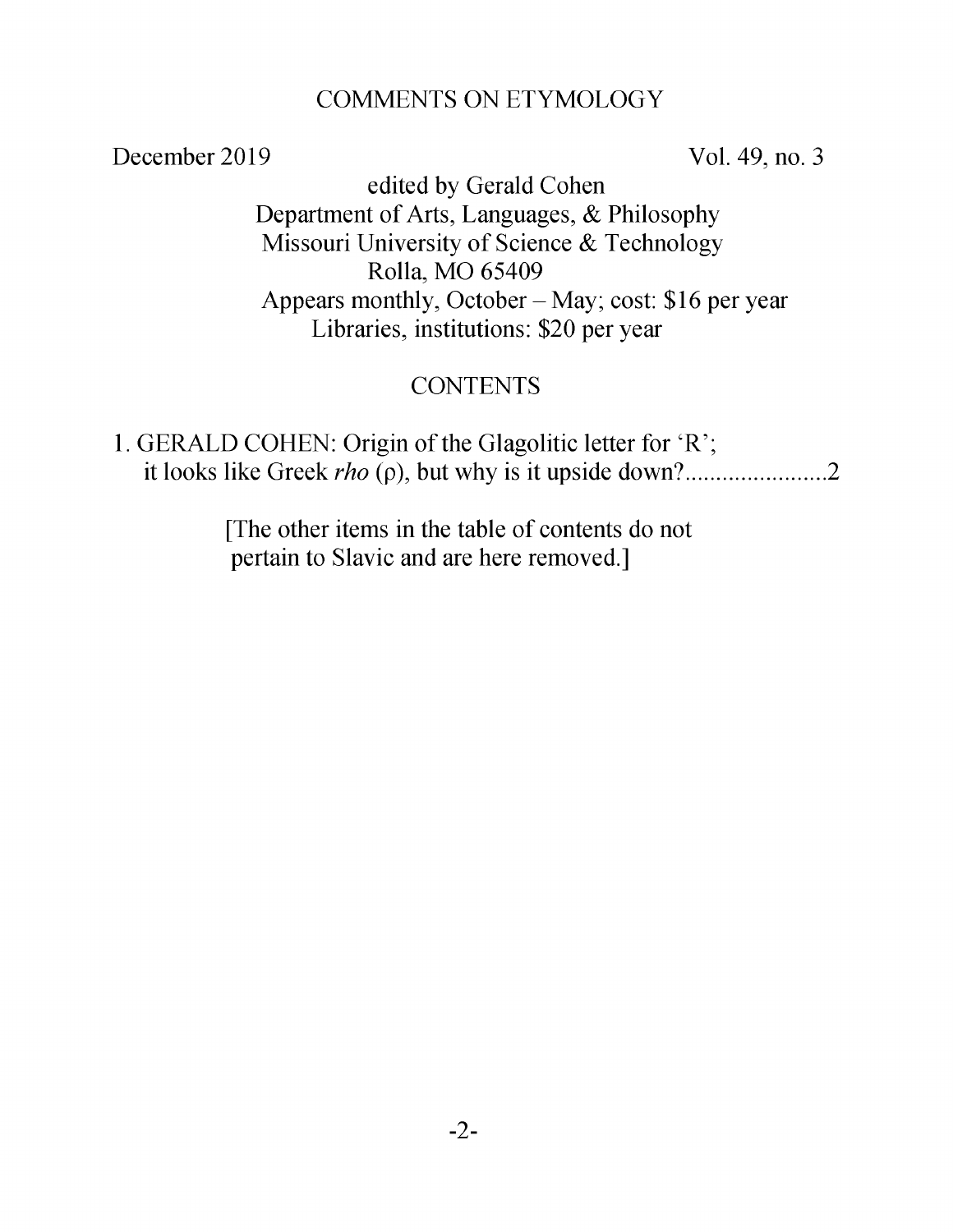### ORIGIN OF THE GLAGOLITIC LETTER FOR 'R'; IT LOOKS LIKE GREEK *RHO* (p), BUT WHY IS IT UPSIDE-DOWN?

### Gerald Cohen

The Glagolitic letter for 'R' ( $\overline{b}$ ) looks like the Greek letter *rho* ( $\rho$ ) but upside down. Schenker 1995, evidently reflecting the *communis opinio* of scholars says of the Glagolitic letter: 'Possibly Greek *rho*.' That does seem obvious, but why did Cyril put it upside-down? Perhaps this was arbitrary, but perhaps not.

Cyril and his brother Methodius, were Christian missionaries, and the appearance of at least some Christian symbolism in their creative work (the alphabet) would not be surprising. Indeed, it would be surprising if none appeared.

The Trinity seems well represented (letters with three straight strokes, e.g. a triangle - representing 'three' and frequent presentations of a circle - each of which represents unity. Of particular interest (mentioned ca. 1964 in a Slavic linguistics class taught by George Shevelov, although I do not remember who he said suggested it), the striking similarity of the two Glagolitic letters  $\mathbf{\Sigma}_{\text{I}}$  and  $\mathbf{\Sigma}_{\text{I}}$  is explainable by their being the first two letters of 'Isus' (Jesus). To this I would add that these two letters (each one with a circle and triangle) both seem to proclaim the Trinity.

Also, Schenker 1995 comments that the first letter of the alphabet  $(\overrightarrow{\mathbf{T}})$ , may represent a cross. Incidentally, too, its name is 'az' (meaning: I); in a profoundly Christian work this would seem most appropriate if the speaker is understood to be Jesus. Perhaps Cyril had in mind a passage like John 14:6:

- 5 '"Lord," said Thomas, "we do not know where You are going, so how can we know the way?"
- 6 Jesus answered, "I am the way, the truth, and the life. No one comes to the Father except through Me.'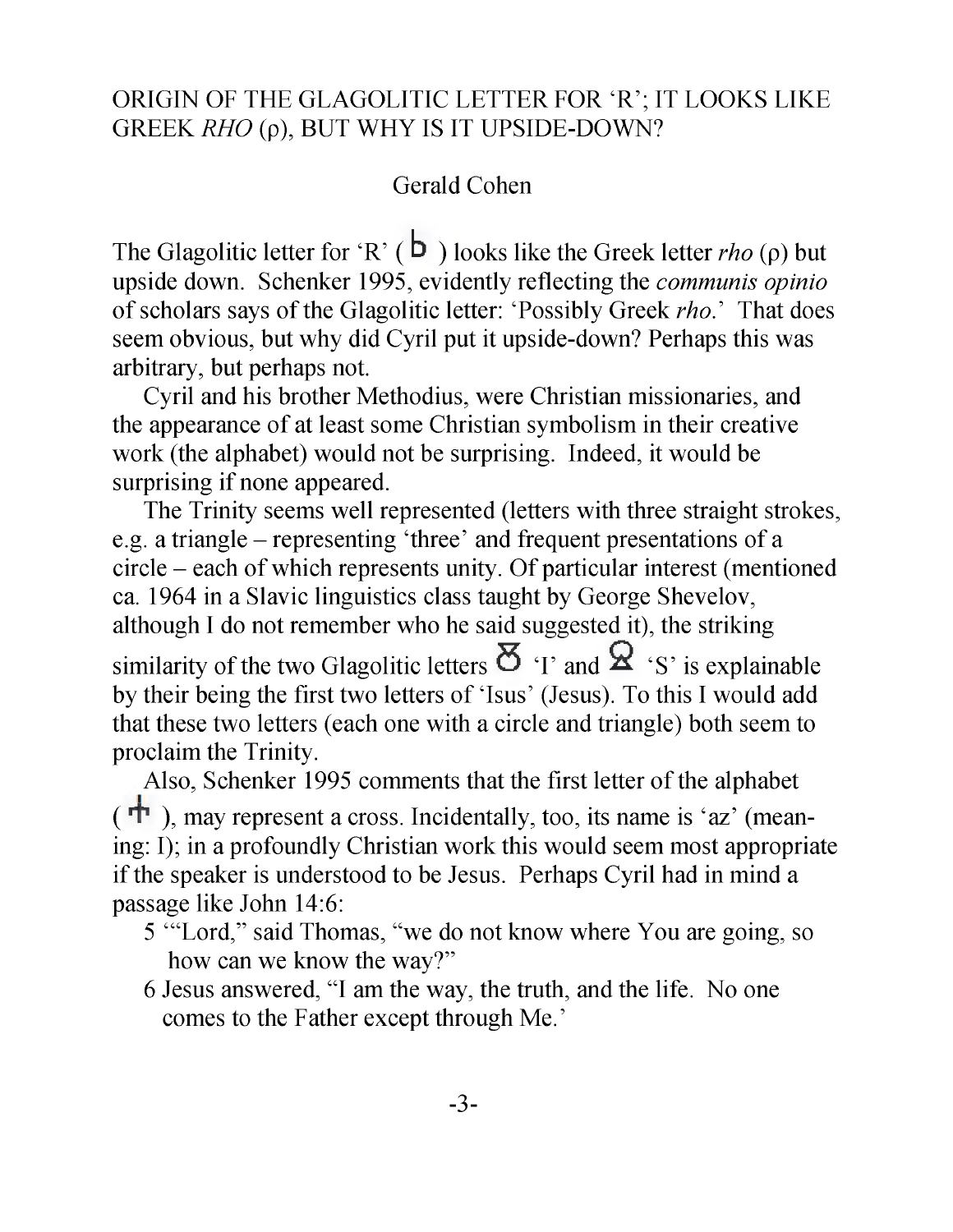Now, if we assume that at least some Christian symbolism would likely appear in the work of a Christian missionary, an interpretation may emerge for the upside down *rho.* One of the most profound expressions of commitment to Christianity came from St. Peter, who when condemned to death in Rome requested to be crucified upside down, because he did not consider himself worthy to be killed in the same manner as Jesus Christ.

The Greek letter *rho* is derived from the Phoenician letter for 'R', which was originally the picture of a head. The circular part of Greek *rho* represents the head itself, and the straight line is the neck. The word for 'head' in Hebrew is 'rosh,' as was probably also the Phoenician word. The name of the Hebrew letter is 'resh'; Cyril, who knew Hebrew, would have known this and almost certainly made the connection of the letter with 'head.'

So the upside down *rho* might symbolize St. Peter's upside down crucifixion, with its profound conveyance of devotion to Jesus Christ.

See below, p. 4, for Michelangelo's painting of the scene.